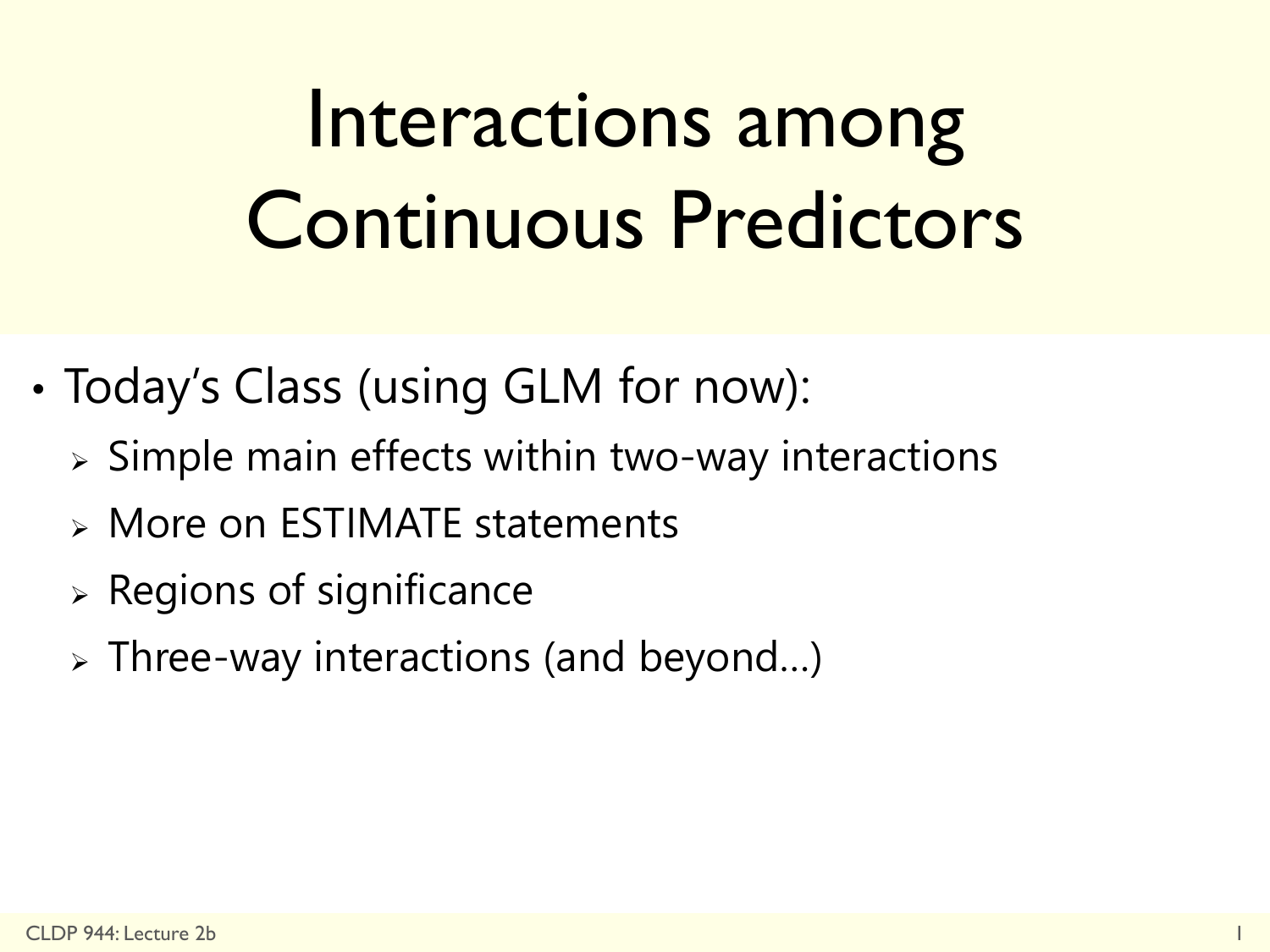#### Interactions:  $y_i = \beta_0 + \beta_1 X_i + \beta_2 Z_i + \beta_3 X_i Z_i + e_i$

- **Interaction = Moderation:** the effect of a predictor depends on the value of the interacting predictor
	- $\triangleright$  Either predictor can be "the moderator" (interpretive distinction only)
- Interactions can always be evaluated for any combination of categorical and continuous predictors, although traditionally…
	- > In "ANOVA": By default, all possible interactions are estimated
		- Software does this for you; oddly enough, nonsignificant interactions usually still are kept in the model (even if only significant interactions are interpreted)
	- > In "ANCOVA": Continuous predictors ("covariates") do not get to be part of interaction terms  $\rightarrow$  "homogeneity of regression assumption"
		- There is no reason to assume this it is always a testable hypothesis!
	- $\triangleright$  In "Regression": No default the effects of predictors are as you specify
		- Requires most thought, but gets annoying because in regression programs you usually have to manually create the interaction as an observed variable:
		- e.g., XZinteraction = centeredX  $*$  centeredZ

Interaction variables are created on the fly in MIXED instead!  $\odot$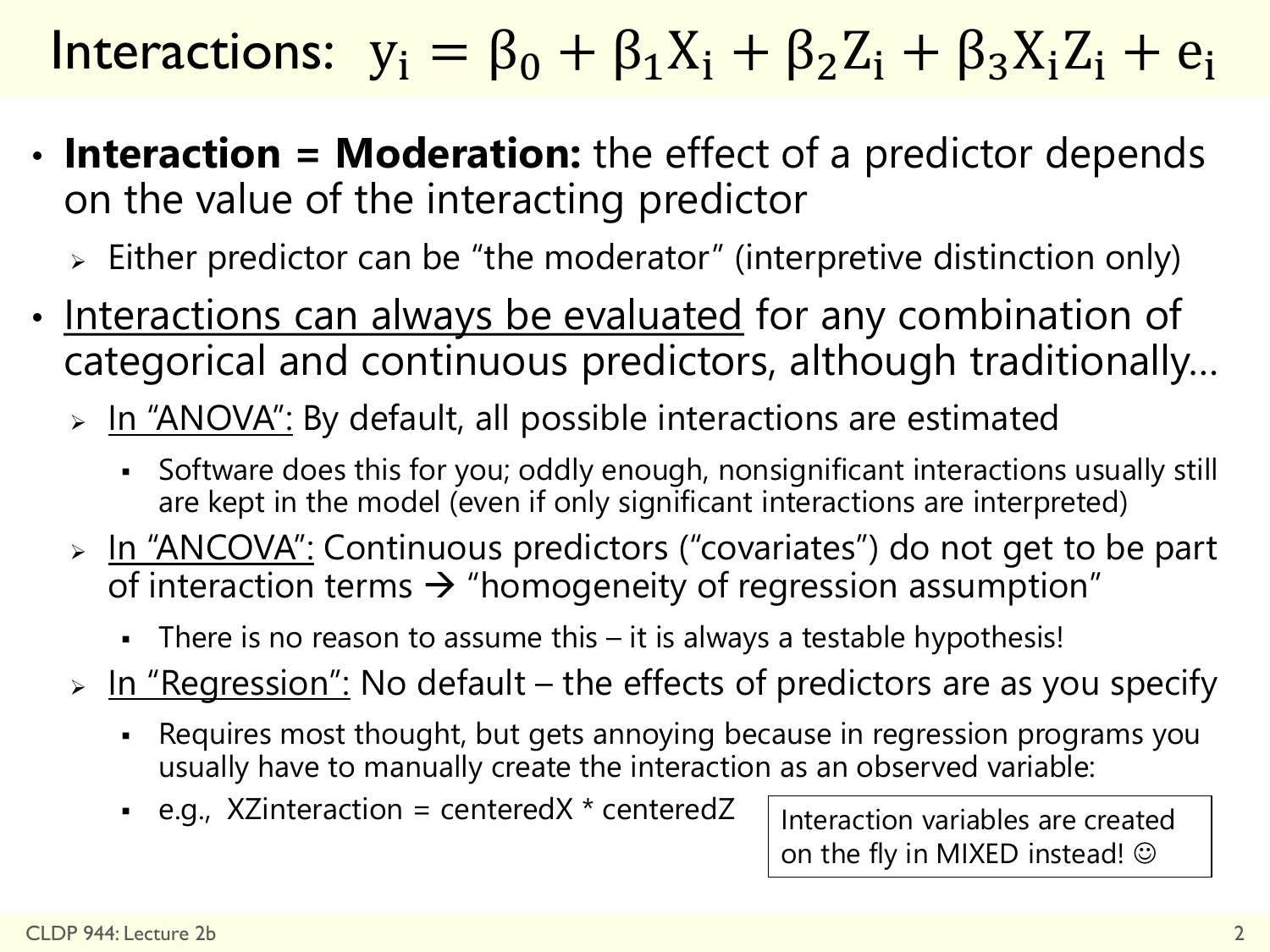#### Main Effects of Predictors within Interactions

- Main effects of predictors within interactions should remain in the model regardless of whether or not they are significant
	- $\triangleright$  An interaction is an over-additive (enhancing) or under-additive (dampening) effect, so *what it is additive to* must be included
- **The role of a two-way interaction is to adjust its main effects…**
- However, the idea of a "main effect" no longer applies… each main effect is *conditional* on the interacting predictor = 0
- e.g., Model of  $Y = W$ , X, Z,  $X^*Z$ :
	- $\ge$  The effect of W is still a "main effect" because it is not part of an interaction
	- The effect of X is now the conditional main effect of X *specifically when Z=0*
	- The effect of Z is now the conditional main effect of Z *specifically when X=0*
- Note that this is a different type of conditionality than just "holding the other predictors constant" (which means constant at **any value**)
	- Constant at **0 value** of the interacting predictor(s) (would differ otherwise)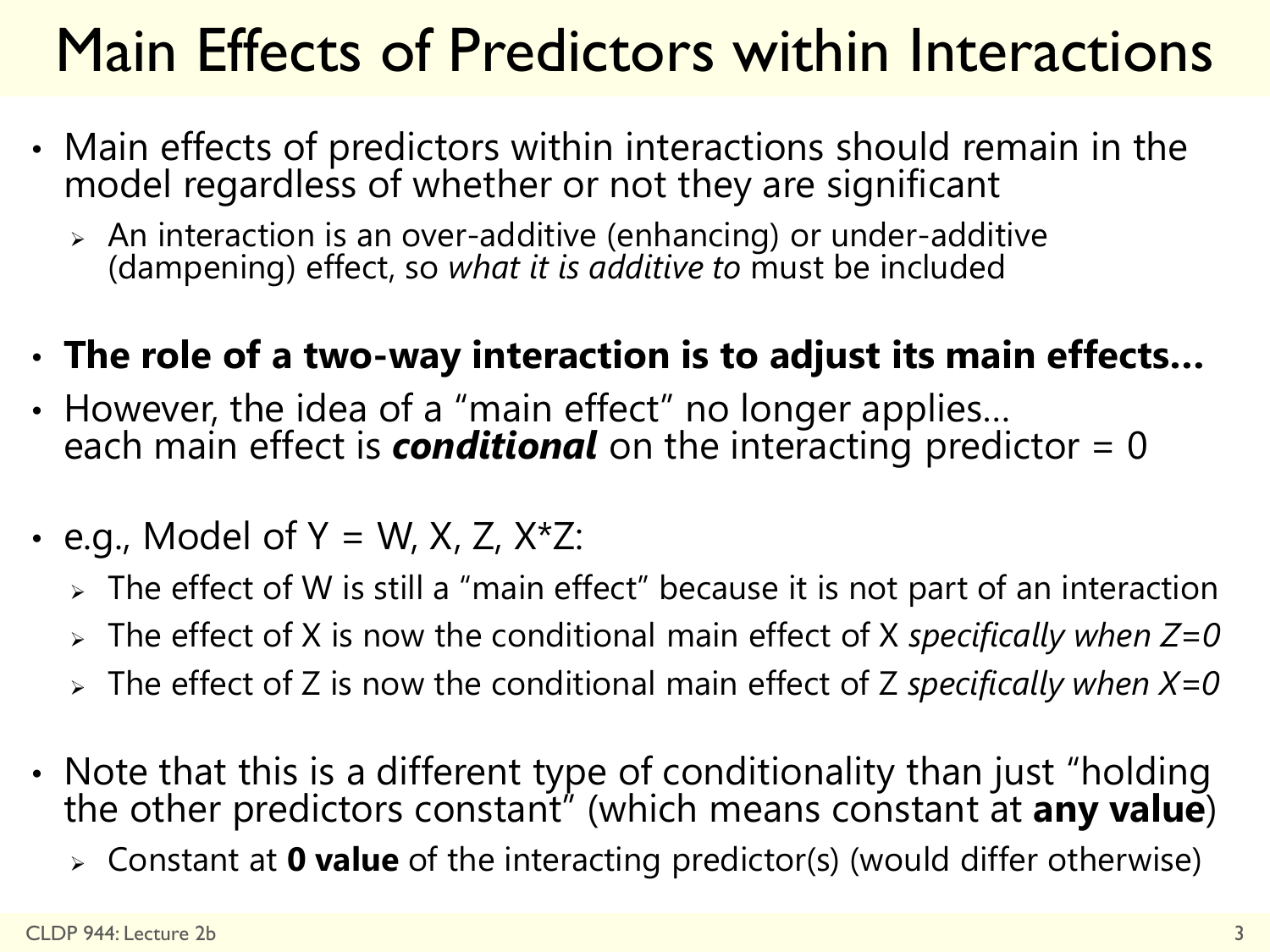### Interactions: Why Centering Matters

- $Y =$  Student achievement (GPA as percentage out of 100) X = Parent **attitudes** about education (measured on 1-5 scale) Z = Father's **education** level (measured in years of education)
- GPA<sub>i</sub> = β<sub>0</sub> + (β<sub>1</sub>\*Att<sub>i</sub>) + (β<sub>2</sub>\*Ed<sub>i</sub>) + (β<sub>3</sub>\*Att<sub>i</sub>\*Ed<sub>i</sub>) + e<sub>i</sub> **GPA<sup>i</sup> = 30 + (1\*Att<sup>i</sup> ) + (2\*Ed<sup>i</sup> ) + (0.5\*Att<sup>i</sup> \*Ed<sup>i</sup> ) + e<sup>i</sup>**
- **Interpret β<sup>0</sup> :**
- **Interpret β<sup>1</sup> :**
- **Interpret β<sup>2</sup> :**
- **Interpret β<sup>3</sup> : Attitude as Moderator:**

**Education as Moderator:**

• **Predicted GPA** for **attitude of 3** and **Ed of 12**? **75 = 30 + 1\*(3) + 2\*(12) + 0.5\*(3)\*(12)**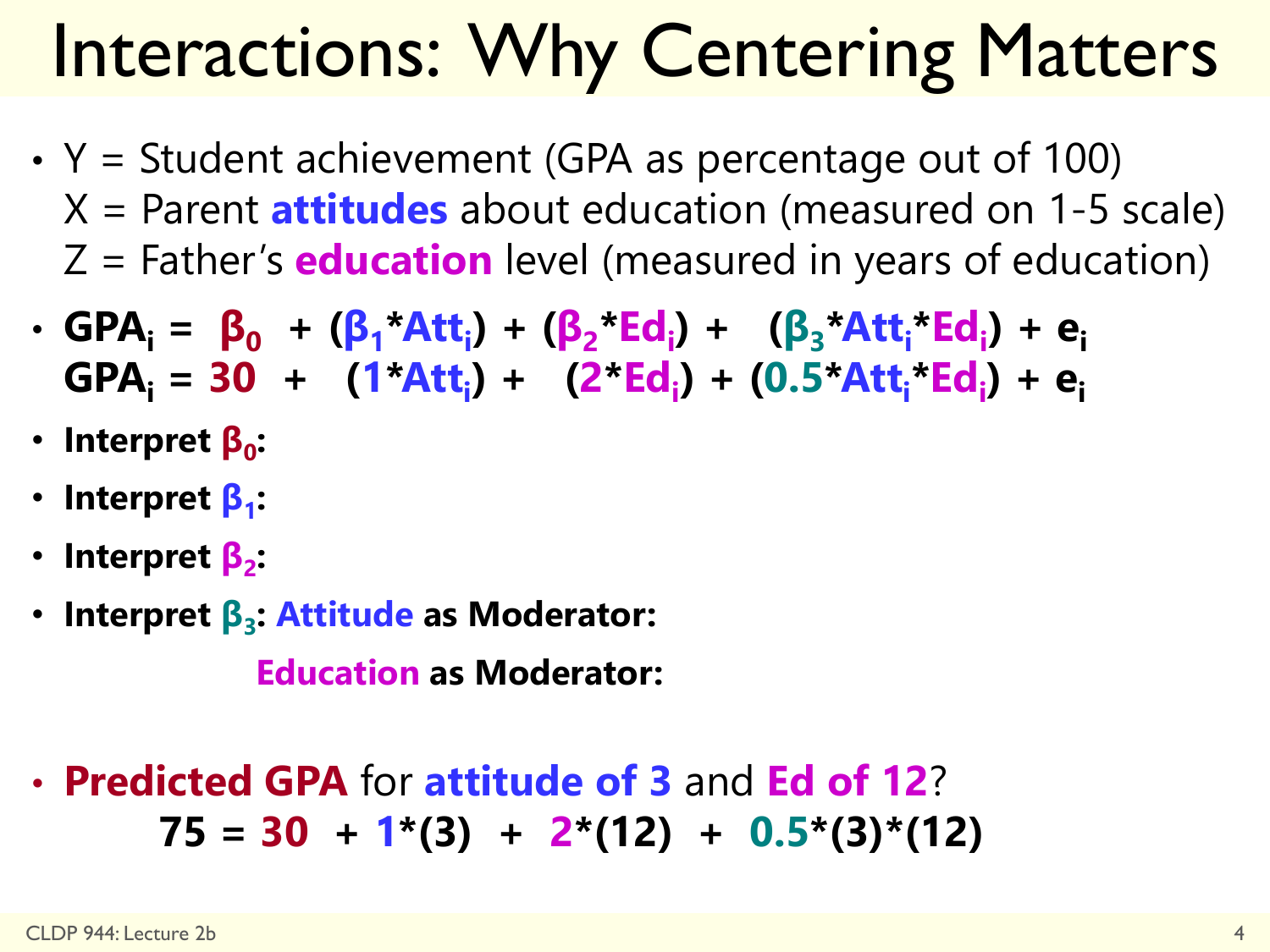### Model-Implied Simple Main Effects

- · Original: GPA<sub>i</sub> = β<sub>0</sub> +(β<sub>1</sub>\*Att<sub>i</sub>)+ (β<sub>2</sub>\*Ed<sub>i</sub>) + (β<sub>3</sub>\*Att<sub>i</sub>\*Ed<sub>i</sub>) + e<sub>i</sub>  $GPA_i = 30 + (1 \cdot At_i) + (2 \cdot Ed_i) + (0.5 \cdot Att_i \cdot Ed_i) + e_i$
- Given any values of the predictor variables, the model equation provides predictions for:
	- Value of outcome (model-implied intercept for non-zero predictor values)
	- Any conditional (simple) main effects implied by an interaction term
	- **Simple (Conditional) Main Effect = what it is + what** *modifies* **it**
- Step 1: **Identify** all terms in model involving the predictor of interest e.g., Effect of Attitudes comes from: **β<sup>1</sup> \*Att<sup>i</sup> + β<sup>3</sup> \*Att<sup>i</sup> \*Ed<sup>i</sup>**
- Step 2: **Factor out** common predictor variable
	- > Start with [β<sub>1</sub>\*Att<sub>i</sub> + β<sub>3</sub>\*Att<sub>i</sub>\*Ed<sub>i</sub>] → [Att<sub>i</sub> (β<sub>1</sub>+ β<sub>3</sub>\*Ed<sub>i</sub>)] → Att<sub>i</sub> (new β<sub>1</sub>)
	- $\triangleright$  Value given by () is then the model-implied coefficient for the predictor
- Step 3: **Calculate** model-implied simple effect and SE
	- Let's try it for **a new reference point of attitude = 3 and education = 12**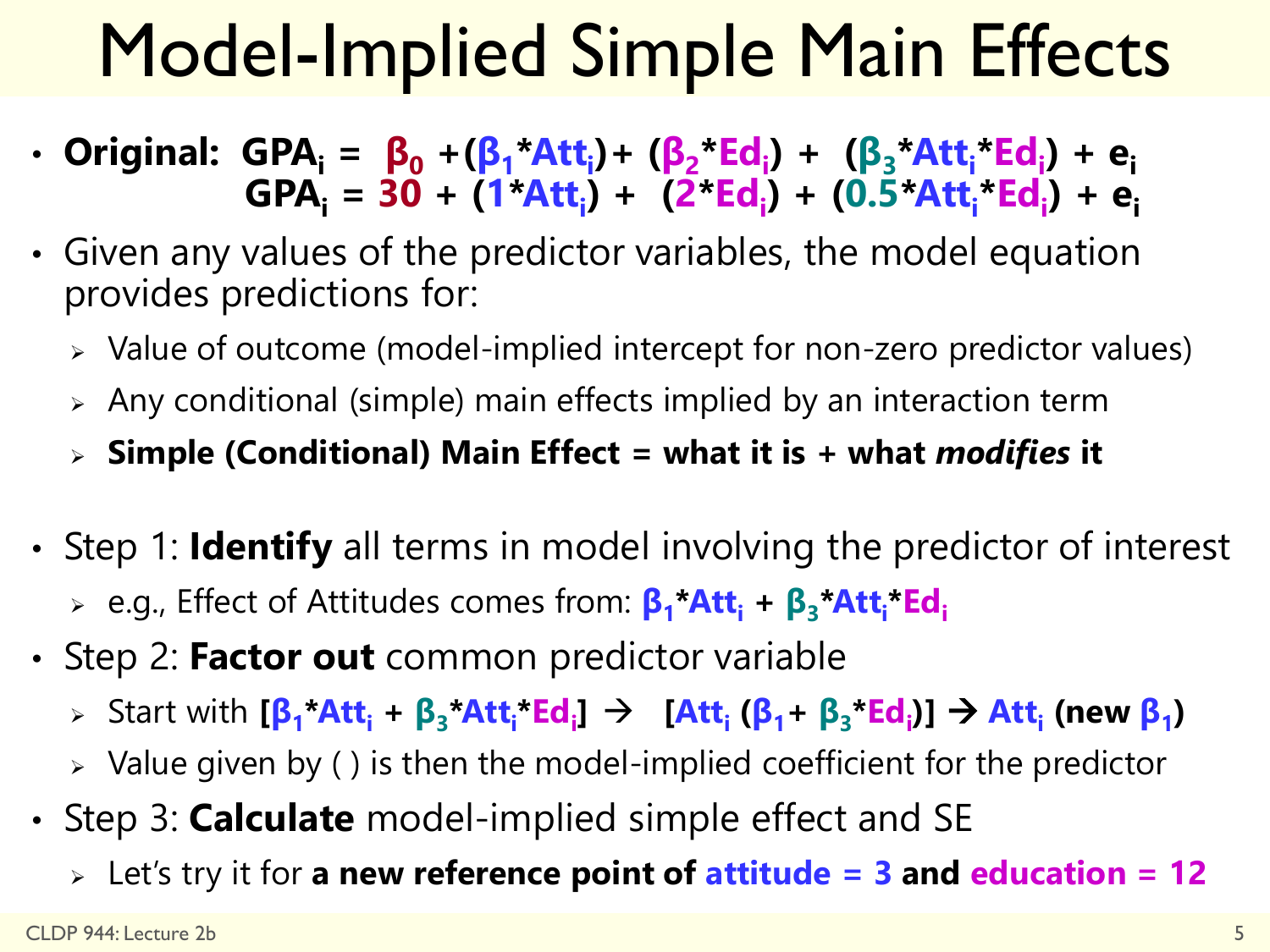#### Model-Implied Simple Main Effects

- Old Equation using uncentered predictors: GPA<sub>i</sub> =  $\beta_0$  +( $\beta_1$ \*Att<sub>i</sub>)+ ( $\beta_2$ \*Ed<sub>i</sub>) + ( $\beta_3$ \*Att<sub>i</sub>\*Ed<sub>i</sub>) + e<sub>i</sub> **GPA<sup>i</sup> = 30 + (1\*Att<sup>i</sup> ) + (2\*Ed<sup>i</sup> ) + (0.5\*Att<sup>i</sup> \*Ed<sup>i</sup> ) + e<sup>i</sup>**
- New equation using centered predictors (Att<sub>i</sub>−3 and Ed<sub>i</sub>−12):  $GPA_i =$  **+**  $\_\_\_*(Att_i-3) + \_\_\_*(Ed_i-12) + \_\_\_*(Att_i-3)^*(Ed_i-12) + e_i$
- **Intercept: expected value of GPA when Atti=3 and Edi=12**  $\beta_0 = 75$
- **Simple main effect of Att if Edi=12**  $\beta_1$ \*Att<sub>i</sub> +  $\beta_3$ \*Att<sub>i</sub>\*Ed<sub>i</sub> → Att<sub>i</sub>( $\beta_1$ +  $\beta_3$ \*Ed<sub>i</sub>) → Att<sub>i</sub>(1+0.5\*12)
- **Simple main effect of Ed if Atti=3**  $\beta_2$  Ed<sub>i</sub> +  $\beta_3$  \*Att<sub>i</sub> \*Ed<sub>i</sub>  $\rightarrow$  Ed<sub>i</sub>( $\beta_2$  +  $\beta_3$  \*Att<sub>i</sub>)  $\rightarrow$  Ed<sub>i</sub>(2+0.5 \*3)
- **Two-way interaction of Att and Ed: (0.5\*Att<sup>i</sup> \*Ed<sup>i</sup> )**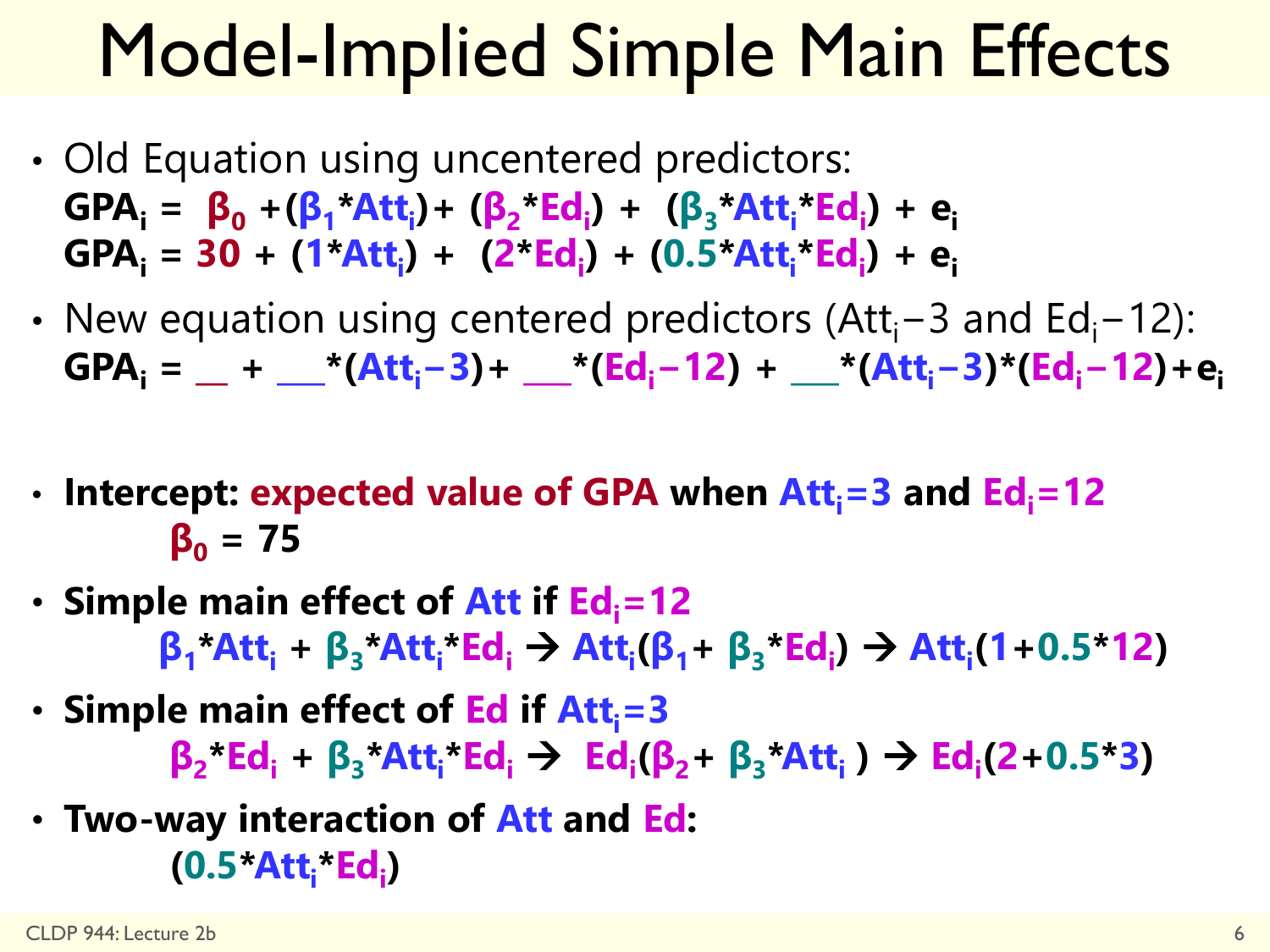#### Significance of Model-Implied Fixed Effects

- We now know how to calculate simple (conditional) main effects: **Effect of interest = what it is + what** *modifies* **it e.g., Effect of Attitudes =**  $\beta_1 + \beta_3$ **\*Ed**
- But if we want to test whether that new effect is  $\neq 0$ , we also need its **standard error** (SE to get Wald test *t- or z-value*  $\rightarrow$  *p-value*)
- Even if the simple (conditional) main effect is not *directly* given by the model, its estimate and SE are still *implied* by the model
- **3 options** to get the new simple (conditional) main effect estimate and SE (in order of least to most annoying):
- **1. Ask the software to give it to you** using your original model (e.g., ESTIMATE in SAS, TEST in SPSS, LINCOM in STATA, NEW in Mplus... most programs will do this if you know how to ask)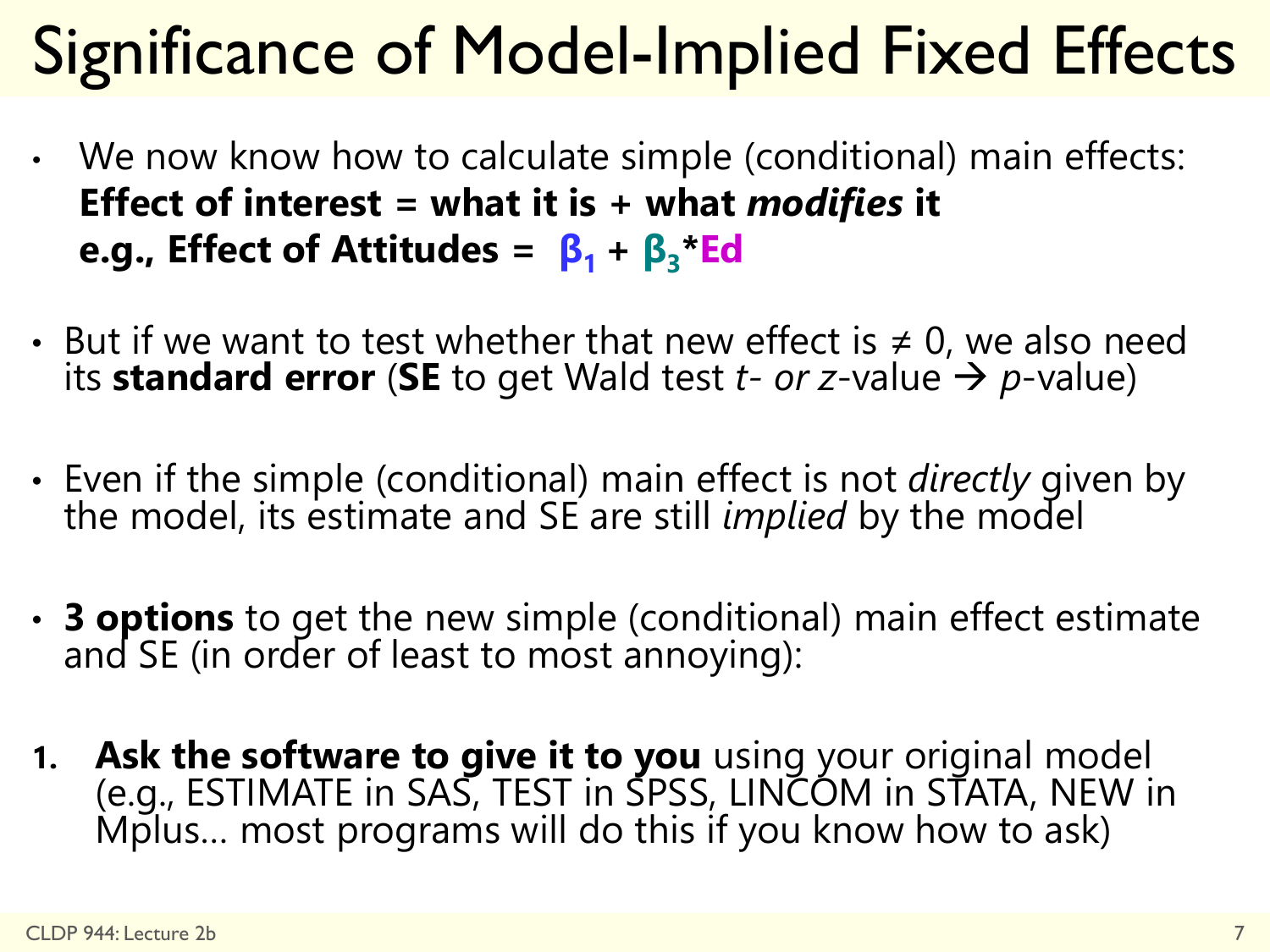#### Significance of Model-Implied Fixed Effects

- **2. Re-center your predictors** to the interacting value of interest (e.g., make attitudes=3 the new 0 for attitudes) and **re-estimate** your model; repeat as needed for each value of interest
- **3. Hand calculations** (what the program does for you in option #1)

For example: **Effect of Attitudes = β1 + β<sup>3</sup> \*Ed**

- SE<sup>2</sup> = sampling variance of estimate  $\rightarrow$  e.g., Var(β<sub>1</sub>) = SE<sub>β1</sub><sup>2</sup>
- **SEβ<sup>1</sup> <sup>2</sup> = Var(β<sup>1</sup> ) + Var(β<sup>3</sup> )\*Ed + 2Cov(β<sup>1</sup> ,β<sup>3</sup> )\*Ed**
	- Values come from "asymptotic (sampling) covariance matrix" (COVB)
	- Variance of a sum of terms always includes 2\*covariance among them
	- Here, this is because what each main effect estimate could be is related to what the other main effect estimates could be
	- Note that if a main effect is unconditional, its  $SE^2 = Var(\beta)$  only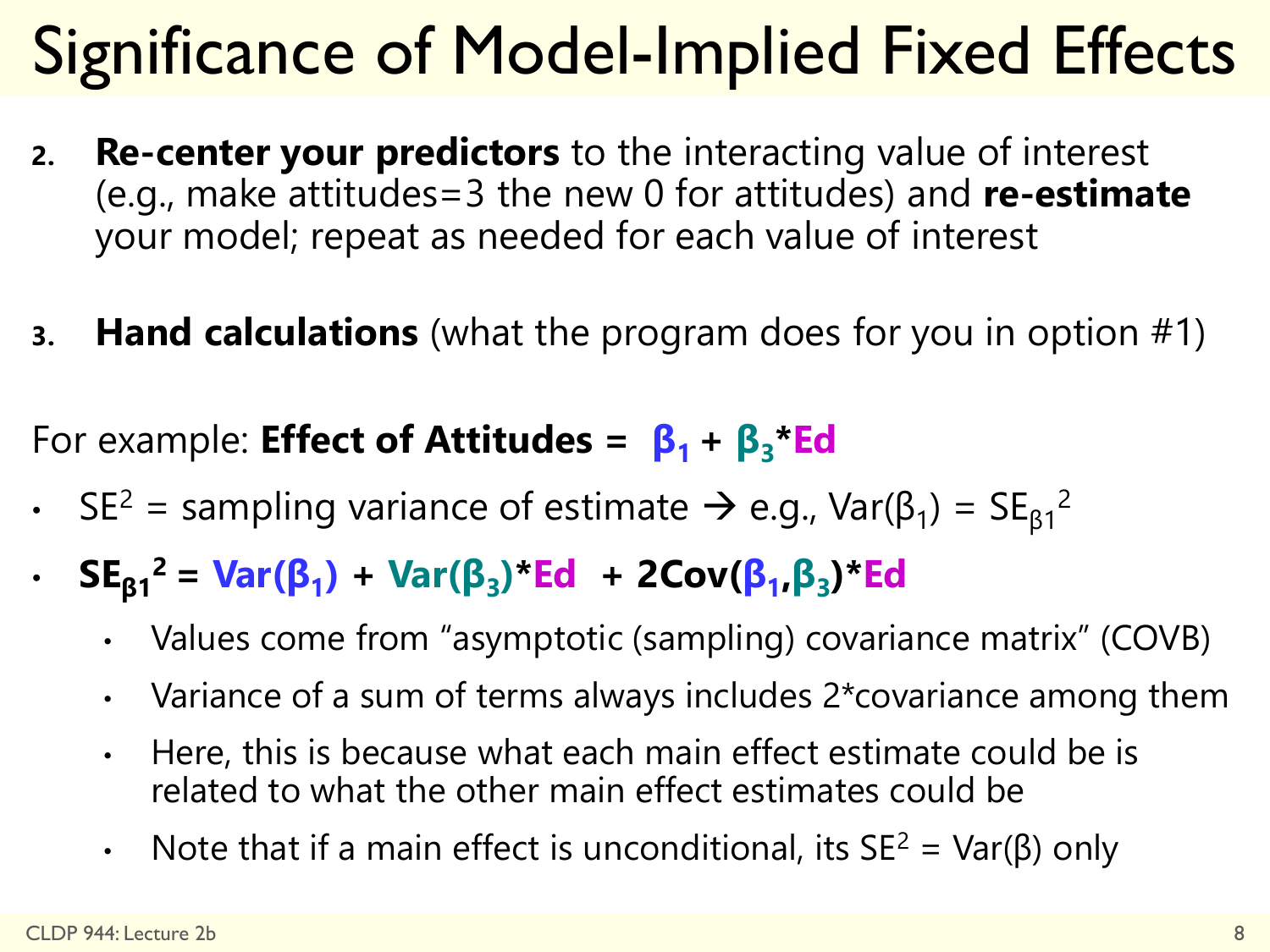### 1. Model-Implied Simple Main Effects

- Old Equation using uncentered predictors: GPA<sub>i</sub> =  $(\beta_0)$  +( $\beta_1$ \*Att<sub>i</sub>)+ ( $\beta_2$ \*Ed<sub>i</sub>) + ( $\beta_3$ \*Att<sub>i</sub>\*Ed<sub>i</sub>) + e<sub>i</sub> **GPA<sup>i</sup> = (30) + (1\*Att<sup>i</sup> ) + (2\*Ed<sup>i</sup> ) + (0.5\*Att<sup>i</sup> \*Ed<sup>i</sup> ) + e<sup>i</sup>**
- **Intercept: predicted GPA if Atti=3 and Edi=12 ?**
- **Simple main effect of Att if Edi=12 ? Att<sup>i</sup> (β1+ β<sup>3</sup> \*Ed<sup>i</sup> )**
- **Simple main effect of Ed if Atti=3 ? Ed<sup>i</sup> (β2+ β<sup>3</sup> \*Att<sup>i</sup> )**

```
TITLE "Requesting Model-Implied Fixed Effects From Previous Slide";
PROC MIXED DATA=dataname ITDETAILS METHOD=REML;
MODEL y = att ed att*ed / SOLUTION;
ESTIMATE "Pred GPA if Att=3, Ed=12" intercept 1 att 3 ed 12 att*ed 36;
ESTIMATE "Effect of Att if Ed=12" att 1 ed 0 att*ed 12;
ESTIMATE "Effect of Ed if Att=3" att 0 ed 1 att*ed 3;
RUN;
```
In ESTIMATEs, the entries create what is in parentheses above.

These estimates would be given directly by the fixed effects instead if you recentered the predictors as: Att-3, Ed-12.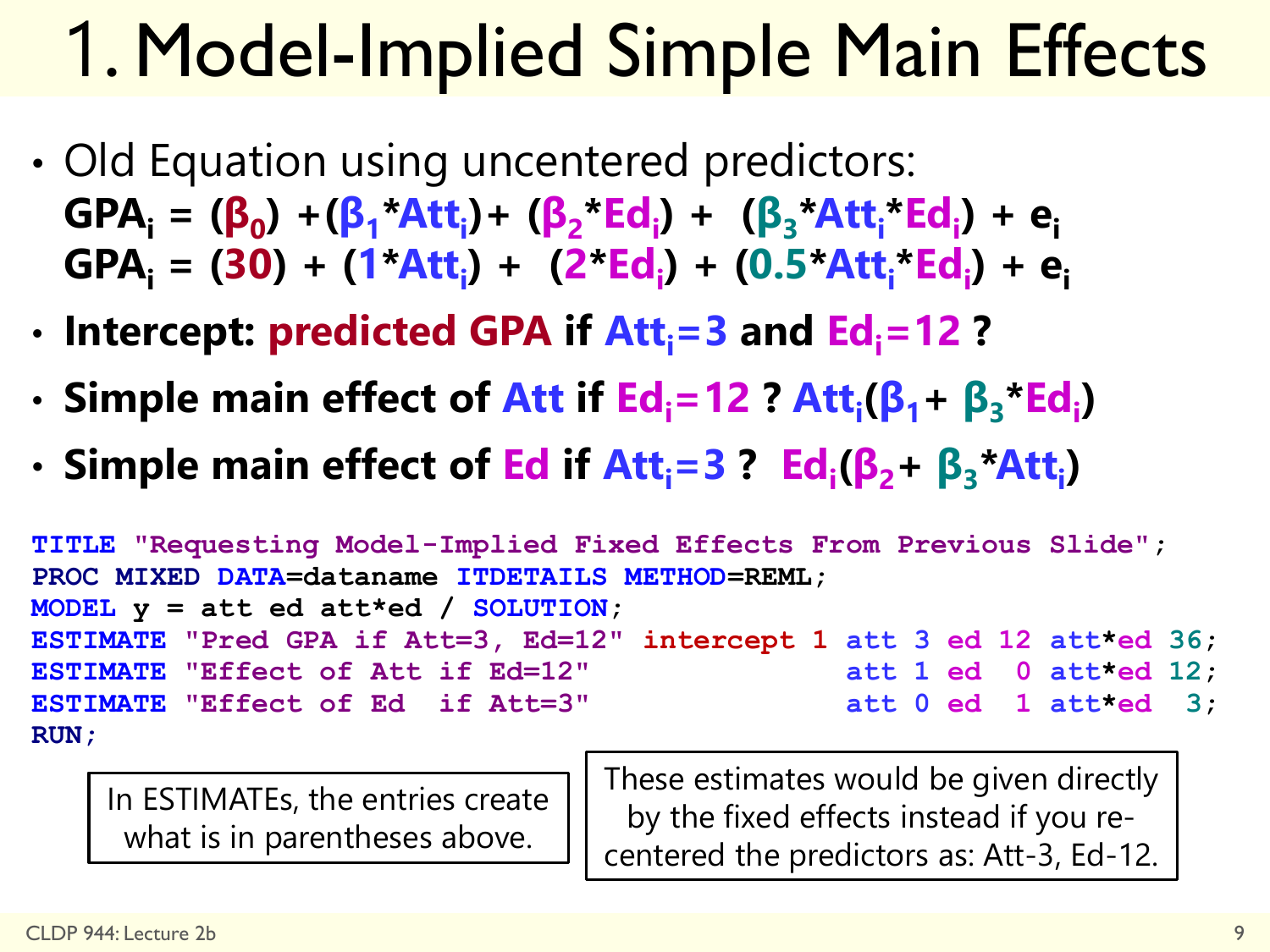#### Requesting Model-Implied Fixed Effects

#### • **To request predicted outcomes (= intercepts):**

- $\triangleright$  Need to start with "intercept 1" (for  $\beta_0$ )
- $\ge$  ALL model effects must be included or else are held = 0 if continuous
- $\triangleright$  Note: predictors on CLASS/BY statements must be given a value or they will be held at the mean across groups in SAS (more on this next time)
- **For example: regression after centering both predictors** GPA<sub>i</sub> =  $\beta_0$  +( $\beta_1$ \*Att<sub>i</sub>-3)+ ( $\beta_2$ \*Ed<sub>i</sub>-12) + ( $\beta_3$ \*Att<sub>i</sub>-3\*Ed<sub>i</sub>-12)+e<sub>i</sub>

**"GPA if Att=5 Ed=16" intercept 1 att \_\_ ed \_\_ att\*ed \_\_ "GPA if Att=1 Ed=12" intercept 1 att \_\_ ed \_\_ att\*ed \_\_ "GPA if Att=3 Ed=20" intercept 1 att \_\_ ed \_\_ att\*ed \_\_**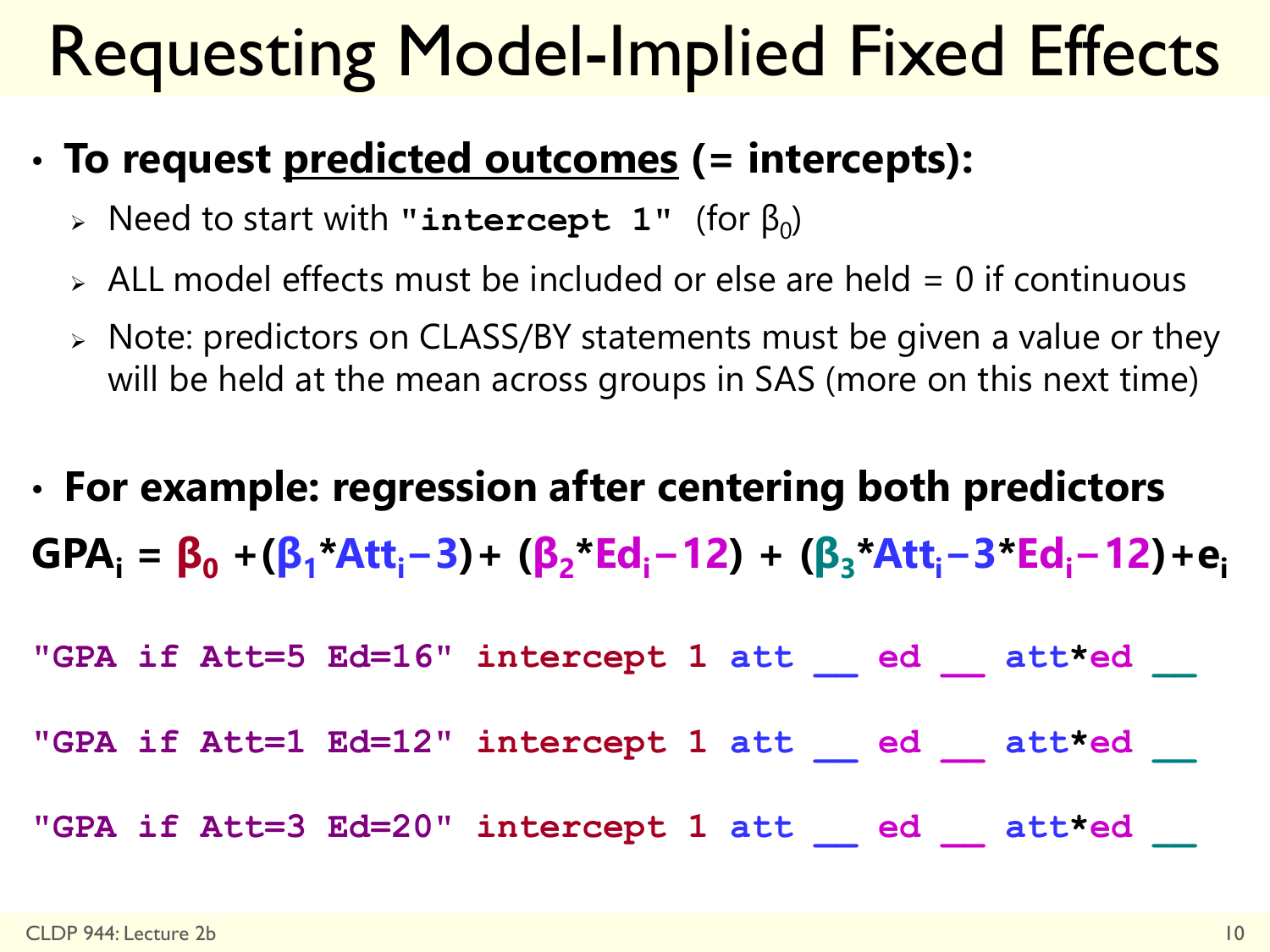#### Requesting Model-Implied Fixed Effects

- **To request predicted slopes (= simple main effects):**
	- **DO NOT** start with "intercept 1" (β<sub>0</sub> does not contribute to slopes)
	- **NOT ALL** model effects must be included (**only** what modifies the slope)
	- $\triangleright$  Note: predictors on CLASS/BY statements must be given a value if they modify the slope in an interaction (more on this next time)
- **For example: regression after centering both predictors** GPA<sub>i</sub> =  $\beta_0$  +( $\beta_1$ \*Att<sub>i</sub>-3)+ ( $\beta_2$ \*Ed<sub>i</sub>-12) + ( $\beta_3$ \*Att<sub>i</sub>-3\*Ed<sub>i</sub>-12)+e<sub>i</sub>

**"Att Slope if Ed=10" intercept 0 att \_\_ ed \_\_ att\*ed \_\_ "Att Slope if Ed=18" intercept 0 att \_\_ ed \_\_ att\*ed \_\_ "Ed Slope if Att=2" intercept 0 att \_\_ ed \_\_ att\*ed \_\_ "Ed Slope if Att=5" intercept 0 att \_\_ ed \_\_ att\*ed \_\_**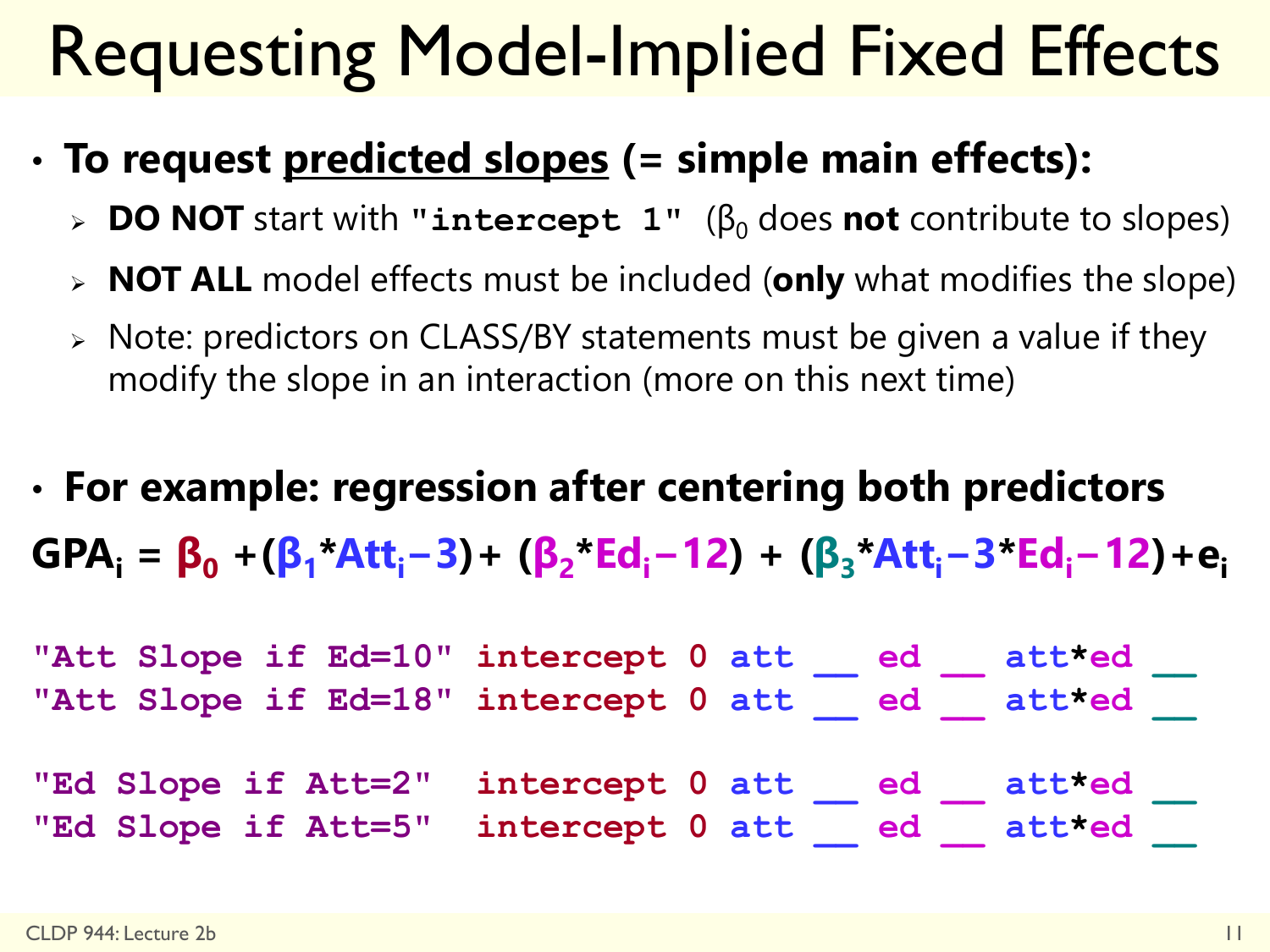#### Regions of Significance for Main Effects

- For continuous predictors, there may not be specific values of the moderator at which you want to know significance…
- For example, age\*woman (in which 0=man, 1=woman):

y<sub>i</sub> = β<sub>0</sub>+(β<sub>1</sub>\*Age<sub>i</sub>–85)+(β<sub>2</sub>\*Woman<sub>i</sub>)+(β<sub>3</sub>\*Age<sub>i</sub>–85\*Woman<sub>i</sub>)+e<sub>i</sub>

- Age slopes are only possible for two specific values of woman: **"Age Slope for Men" age85 \_\_ woman \_\_ age85\*woman \_\_ "Age Slope for Women" age85 \_\_ woman \_\_ age85\*woman \_\_**
- But there are many ages to request gender differences for... **"Gender Diff at Age=80" age85 \_\_ woman \_\_ age85\*woman \_\_ "Gender Diff at Age=90" age85 \_\_ woman \_\_ age85\*woman \_\_**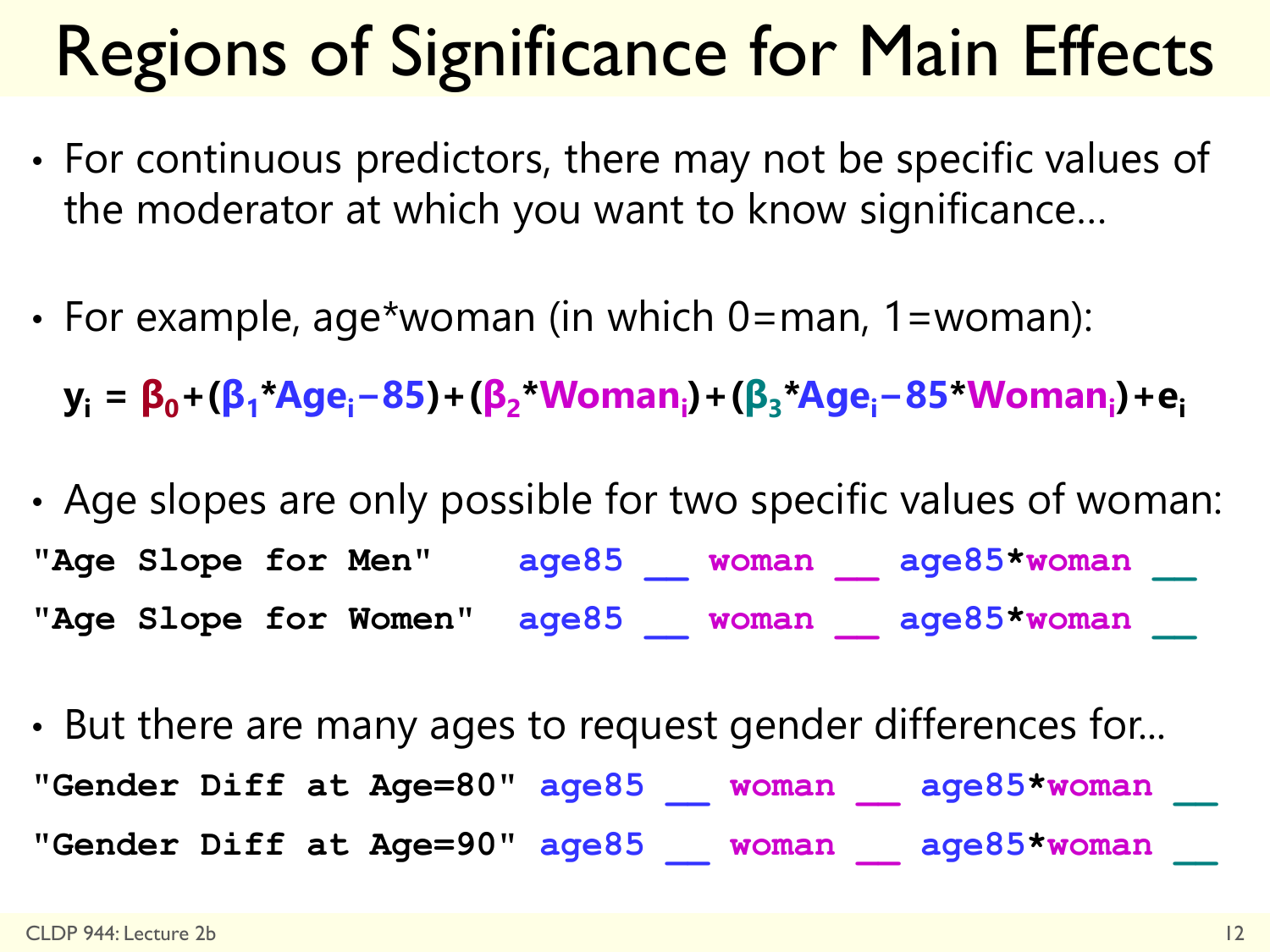# Regions of Significance for Main Effects

- An alternative approach for continuous moderators is known as **regions of significance** (see Hoffman 2015 chapter 2 for refs)
- Rather than asking if the simple main effect of gender is still significant at a particular age, we can find the **boundary ages** at which the gender effect becomes non-significant
- We know that: EST / SE = *t*-value  $\rightarrow$  if  $|t|$  >  $|1.96|$ , then *p* <.05
- So we work backwards to find the EST and SE such that:

**legions of Significance for Main Effects**\nIn alternative approach for continuous modernators is known as

\negions of significance (see Hoffman 2015 chapter 2 for refs)

\nrather than asking if the simple main effect of gender is still  
\nignificant at a particular age, we can find the boundary ages

\nto know that: EST / SE = t-value 
$$
\rightarrow
$$
 if  $|t| > |1.96|$ , then  $p < .05$ 

\ndo we work backwards to find the EST and SE such that:

\n $\pm t = \pm 1.96 = \frac{\text{Slope Estimate}}{\sqrt{\text{Variance of Slope Estimate}}}$ , where:

\nGender Slope (Gender Difference) Estimate =  $\beta_2 + \beta_3 (\text{Age} - 85)$ 

\nVariance of Slope Estimate =  $\text{Var}(\beta_2) + \boxed{2\text{Cov}(\beta_2\beta_3)(\text{Age} - 85)} + \text{Var}(\beta_3)(\text{Age} - 85)^2}$ 

\nNeed to request "asymptotic covariance matrix" (COVB)

\nCovariance matrix of fixed effect estimates (SE<sup>2</sup> on diagonal)

\n**944. Lecure 2b**

- Need to request "asymptotic covariance matrix" (COVB)
	- $\geq$  Covariance matrix of fixed effect estimates (SE<sup>2</sup> on diagonal)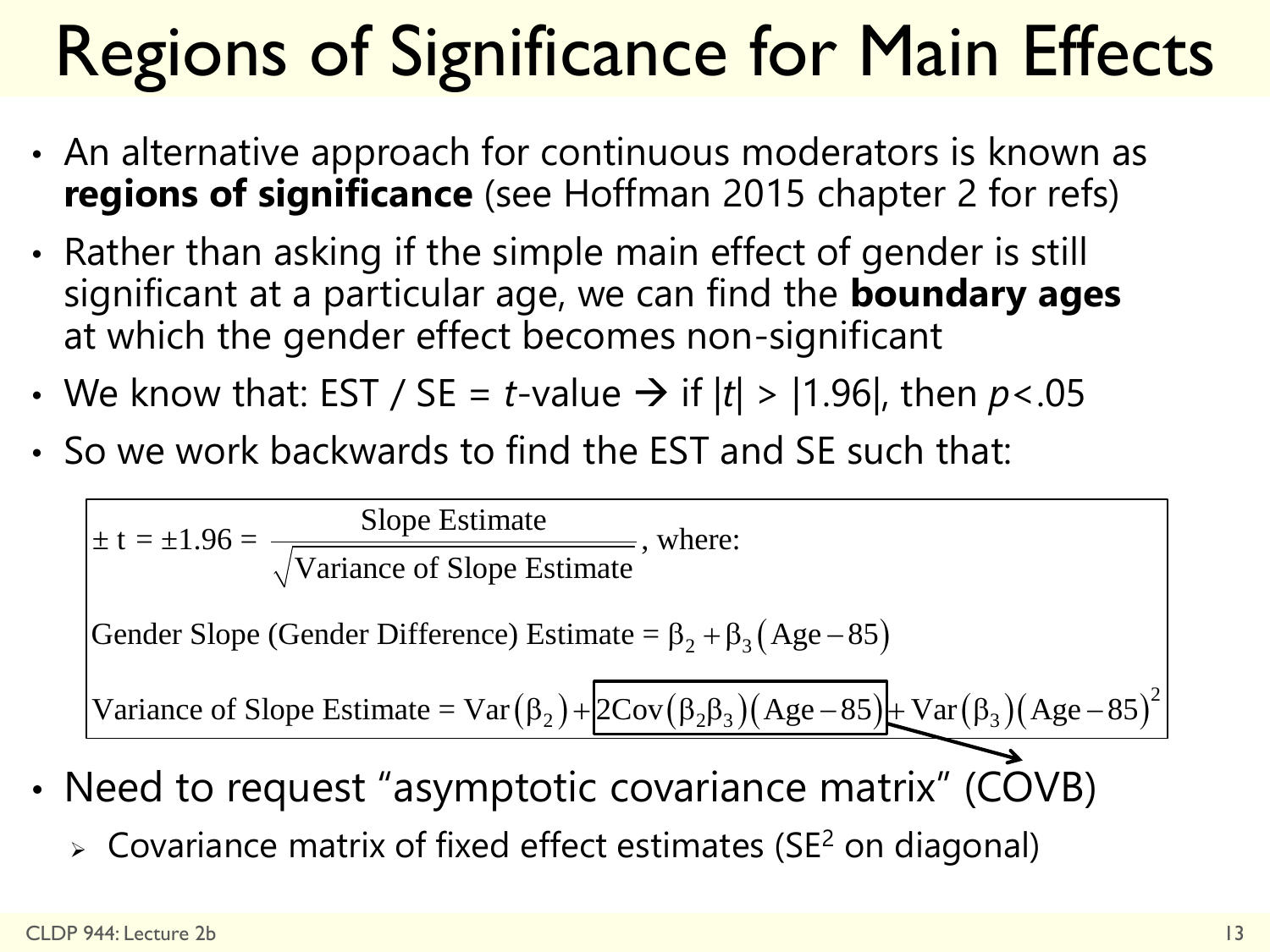#### Regions of Significance for Main Effects

Gender Slope (Gender Difference) Estimate =  $\beta_2 + \beta_3$  (Age – 85)  $(\beta_2)$  + 2Cov  $(\beta_2\beta_3)$  (Age – 85) + Var  $(\beta_3)$  (Age – 85)<sup>2</sup> **e for**<br>
nere:<br>  $\frac{1}{2} + \beta_3 (Age - \beta_3) (Age - \beta_3)$ <br> **Example 18**<br> **Example 18**<br> **Example 18**<br> **Example 18** Cance for Main Eff<br>
<br>  $\frac{1}{\text{estimate}}$ , where:<br>  $\text{estimate} = \beta_2 + \beta_3 (\text{Age}-85)$ <br>  $\frac{1}{2}$ )+2Cov( $\beta_2\beta_3$ )(Age-85)+Var( $\beta_3$ )(Age<br>  $\cdot$ man, 1=woman), age = modera<br>
man<sub>i</sub>)+( $\beta_3$ \*Age<sub>i</sub>-85\*Woman<sub>i</sub>)+e<sub>i</sub><br>
Var( $\beta_2$ ) → SE<sup>2</sup> fo  $\pm t = \pm 1.96 = \frac{\text{Slope Estimate}}{\text{Slope Estimate}}, \text{where:}$ Variance of Slope Estimate **egions of Significance for Main**<br>  $\frac{1}{2}t = \pm 1.96 = \frac{\text{Slope Estimate}}{\sqrt{\text{Variance of Slope Estimate}}}, \text{where:}$ <br>
Gender Slope (Gender Difference) Estimate =  $\beta_2 + \beta_3(Age-85)$ <br>
Variance of Slope Estimate =  $\text{Var}(\beta_2) + 2\text{Cov}(\beta_2\beta_3)(Age-85) + \text{Var}(\beta_3$ **Example 31 Solution Solution School School School School States (Nation School School School School School School School School School School School School School School School School School School Age 85)<br>
Variance of S Comptet Example 10**<br>
Where:<br>  $\beta_2 + \beta_3(Age-85)$ <br>  $(\beta_2\beta_3)(Age-85)+Var(\beta_3)(Age-85)^2$ <br>  $= woman), age = moderate:$ <br>  $\beta_3*Age_i-85*Woman_i)+e_i$ <br>  $\rightarrow SE^2 for \beta_2 = 0.06008$ <br>  $\rightarrow SE^2 for \beta_3 = 0.00178$ <br>
11 icance for Main Effects<br>
Estimate , where:<br>
Estimate =  $\beta_2 + \beta_3(Age-85)$ <br>  $\beta_2$ ) + 2Cov( $\beta_2\beta_3$ )(Age-85) + Var( $\beta_3$ )(Age-85)<sup>2</sup><br>
= man, 1=woman), age = moderator:<br> **Dinan**<sub>i</sub>) + ( $\beta_3$ \*Age<sub>i</sub>-85\*Woman<sub>i</sub>) + e<sub>i</sub><br>
V

- For example, age\*woman (0=man, 1=woman), age = moderator: y<sub>i</sub> = β<sub>0</sub>+(β<sub>1</sub>\*Age<sub>i</sub>-85)+(β<sub>2</sub>\*Woman<sub>i</sub>)+(β<sub>3</sub>\*Age<sub>i</sub>-85\*Woman<sub>i</sub>)+e<sub>i</sub>
- **β<sup>2</sup> = −0.5306\* at age=85, Var(β<sup>2</sup> ) SE<sup>2</sup> for β<sup>2</sup> = 0.06008**
- $\cdot$  β<sub>3</sub> = −0.1104\* unconditional, Var(β<sub>3</sub>)  $\rightarrow$  SE<sup>2</sup> for β<sub>3</sub> = 0.00178
- **Covariance of β<sup>2</sup> SE and β<sup>3</sup> SE = 0.00111**

#### • **Regions of Significance for Moderator of Age = 60.16 to 79.52**

> The gender effect  $β_2$  is predicted to be significantly negative above age 79.52, non-significant from ages 79.52 to 60.16, and significantly positive below age 60.16 (because non-parallel lines will cross eventually).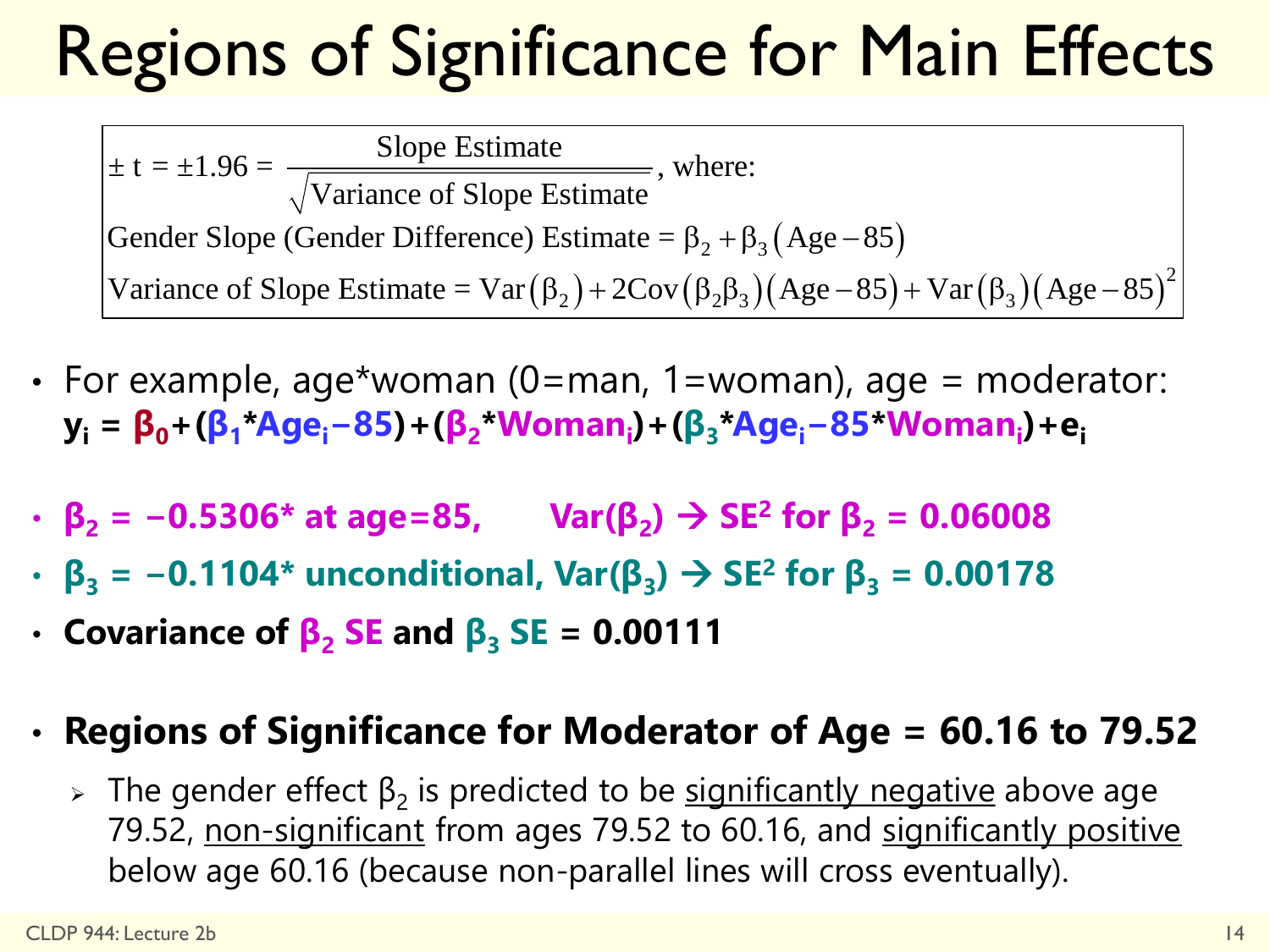# More Generally…

- Can decompose a **2-way interaction** by testing the simple effect of X at different levels of Z (and vice-versa)
	- Use ESTIMATEs to request simple effects at any point of the interacting predictor
	- $\geq$  Regions of significance are useful for continuous interacting predictors
- More general rules of interpretation, given a **3-way interaction**:
	- *Simple (main) effects move the intercept*
		- 1 possible interpretation for each simple main effect
		- Each simple main effect is conditional on other two variables  $= 0$
	- *The 2-way interactions (3 of them in a 3-way model) move the simple effects*
		- 2 possible interpretations for each 2-way interaction
		- Each simple 2-way interaction is conditional on third variable  $= 0$
	- *The 3-way interaction moves each of the 2-way interactions*
		- 3 possible interpretations of the 3-way interaction
		- Is highest-order term in model, so is unconditional (applies always)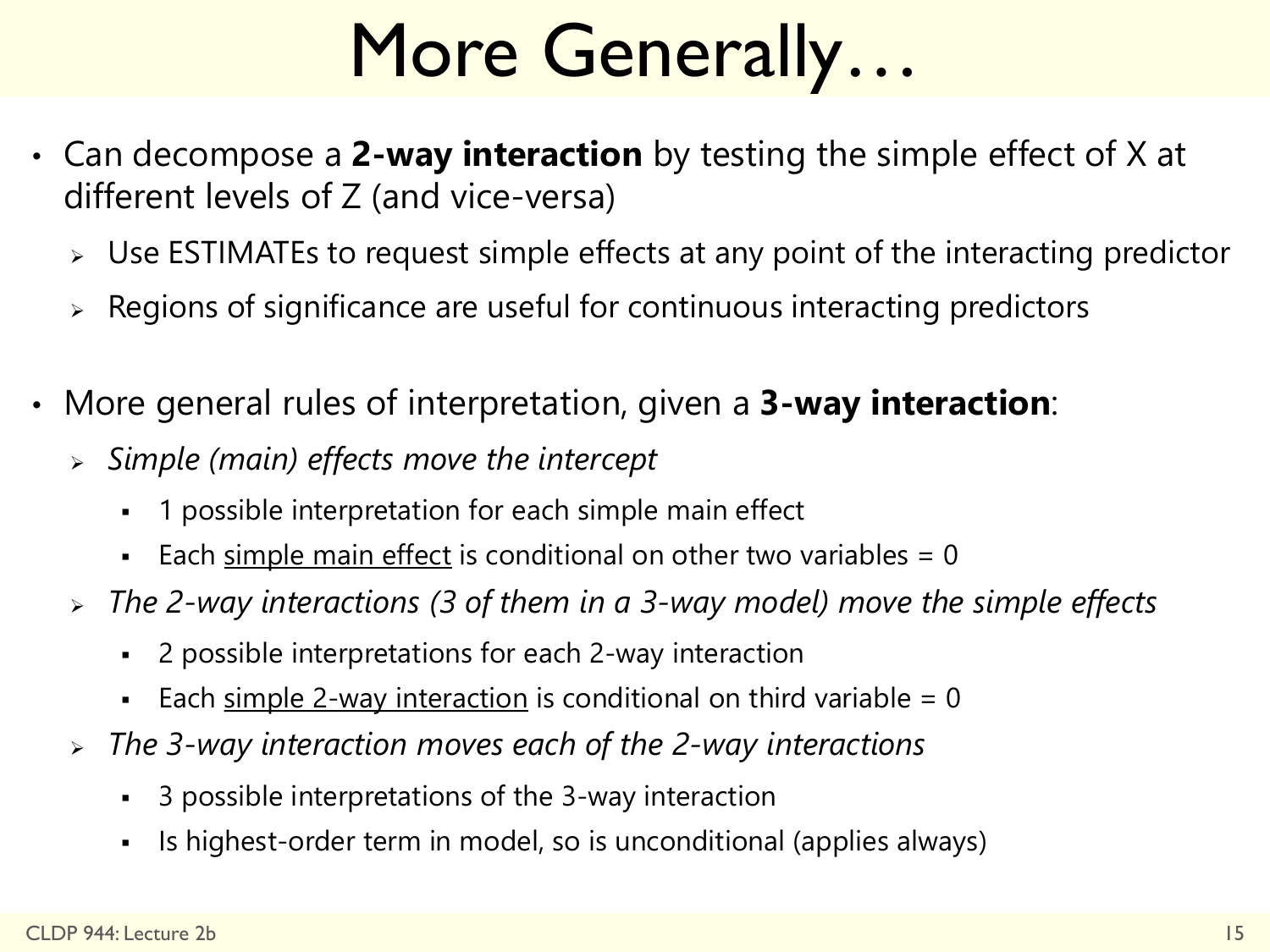#### Practice with 3-Way Interactions

- Intercept = 5, Effect of  $X = 1.0$ , Effect of  $Z = 0.50$ , Effect of W = 0.20
- **X\*Z = .10 (applies specifically when W is 0)**
	- $\frac{1}{2}$  #1: for every 1-unit  $\Delta X$ ,
	- $\frac{1}{2}$  #2: for every 1-unit ΔZ,
- **X\*W = .01 (applies specifically when Z is 0)**
	- $\frac{1}{2}$  #1: for every 1-unit  $\Delta X$ ,
	- $\Rightarrow$  #2: for every 1-unit  $\Delta W$ ,
- **Z\*W = .05 (applies specifically when X is 0)**
	- $\triangleright$  #1: for every 1-unit  $\Delta Z$ ,
	- $\frac{1}{2}$  #2: for every 1-unit  $\Delta W$ ,

#### • **X\*Z\*W = .001 (unconditional because is highest order)**

- $\frac{1}{2}$  #1: for every 1-unit  $\Delta X$ ,
- $\frac{1}{2}$  #2: for every 1-unit  $\Delta Z$ ,
- $\triangleright$  #3: for every 1-unit  $\Delta W$ ,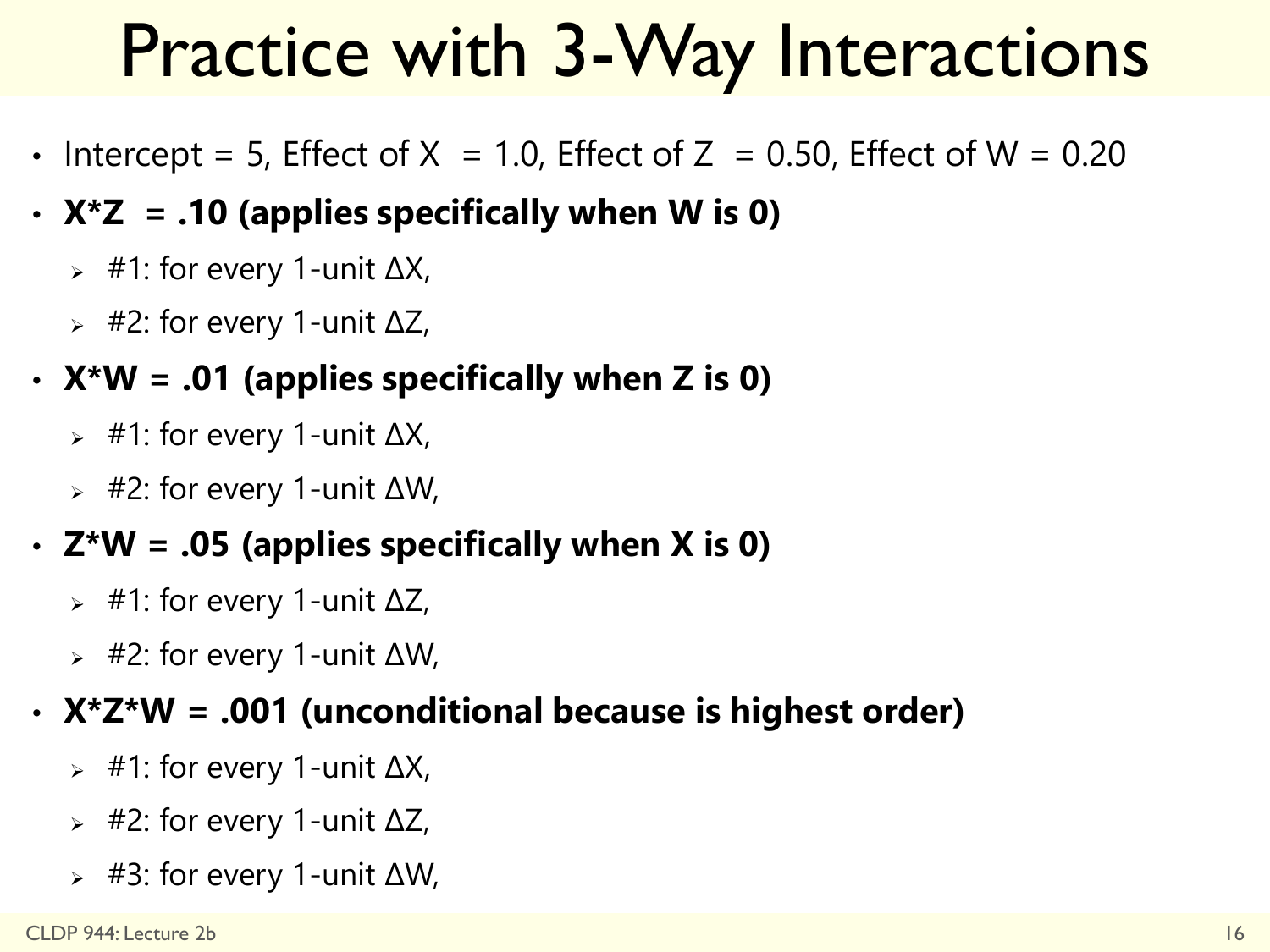#### Practice with 3-Way Interactions

- Model:  $y_i = \beta_0 + \beta_1 X_i + \beta_2 Z_i + \beta_3 W_i + \beta_4 X_i W_i$  $+\beta_5X_iZ_i + \beta_6Z_iW_i + \beta_7X_iZ_iW_i + e_i$
- Formula to get simple main effects:
	- $\triangleright$  Simple effect of X =
	- $\triangleright$  Simple effect of Z =
	- $\triangleright$  Simple effect of W =
- Formula to get simple 2-way interactions:
	- $\triangleright$  Simple X\*Z =
	- $\triangleright$  Simple X\*W =
	- $\triangleright$  Simple Z\*W =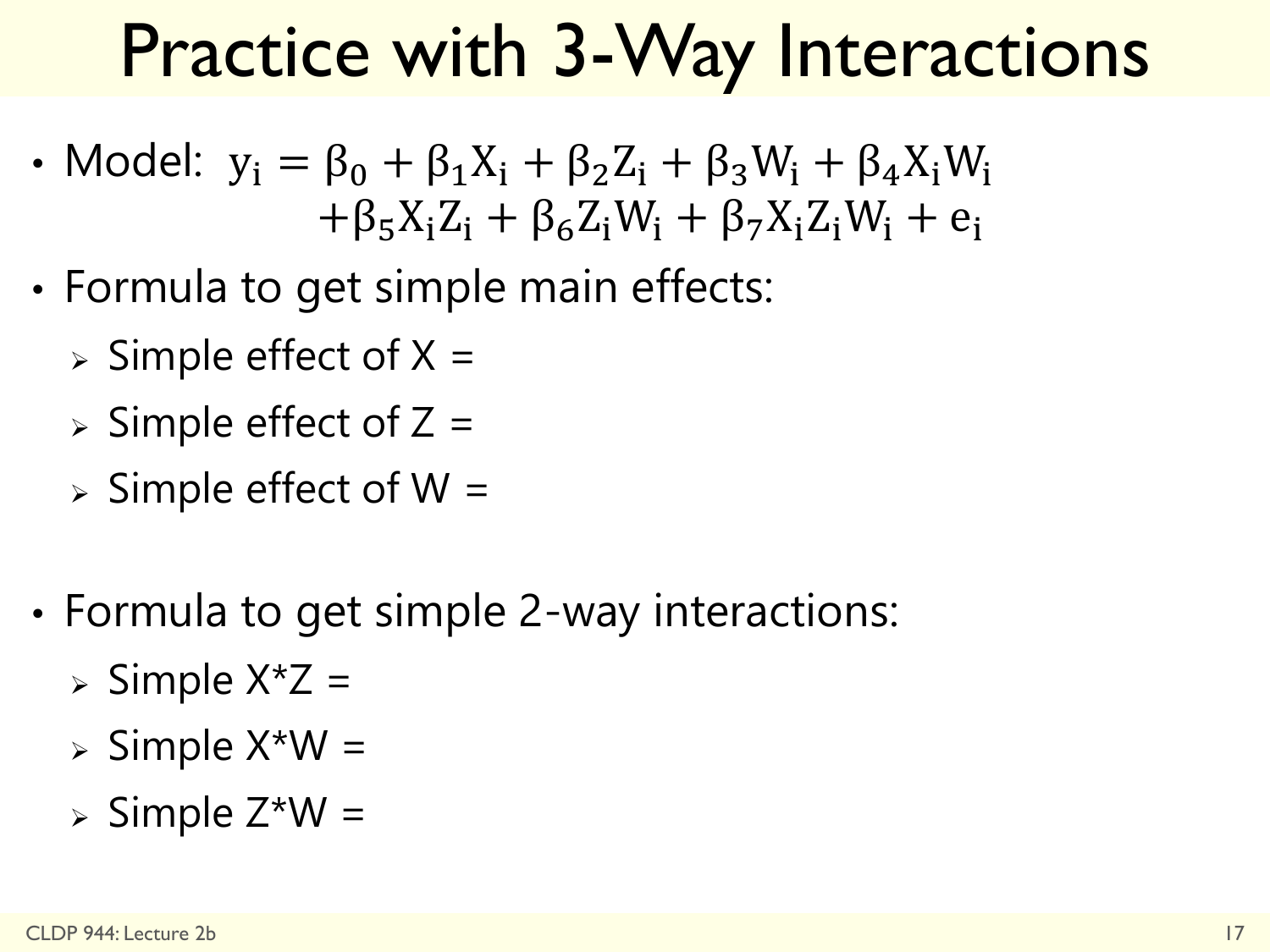# Interpreting Interactions: Summary

- Interactions represent "moderation" the idea that the effect of one variable depends upon the level of other(s)
- The main effects WILL CHANGE in once an interaction with them is added, because they now mean different things:
	- $\geq$  Main effect  $\rightarrow$  Simple effect specifically when interacting predictor = 0
	- $\triangleright$  Need to have 0 as a meaningful value for each predictor for that reason
- Rules for interpreting conditional (simple) fixed effects:
	- Intercepts are conditional on (i.e., get adjusted by) main effects
	- Main effects are conditional on two-ways (become 'simple main effects')
	- Two-ways are conditional on three-ways... And so forth
	- $\triangleright$  Highest-order term is unconditional same regardless of centering